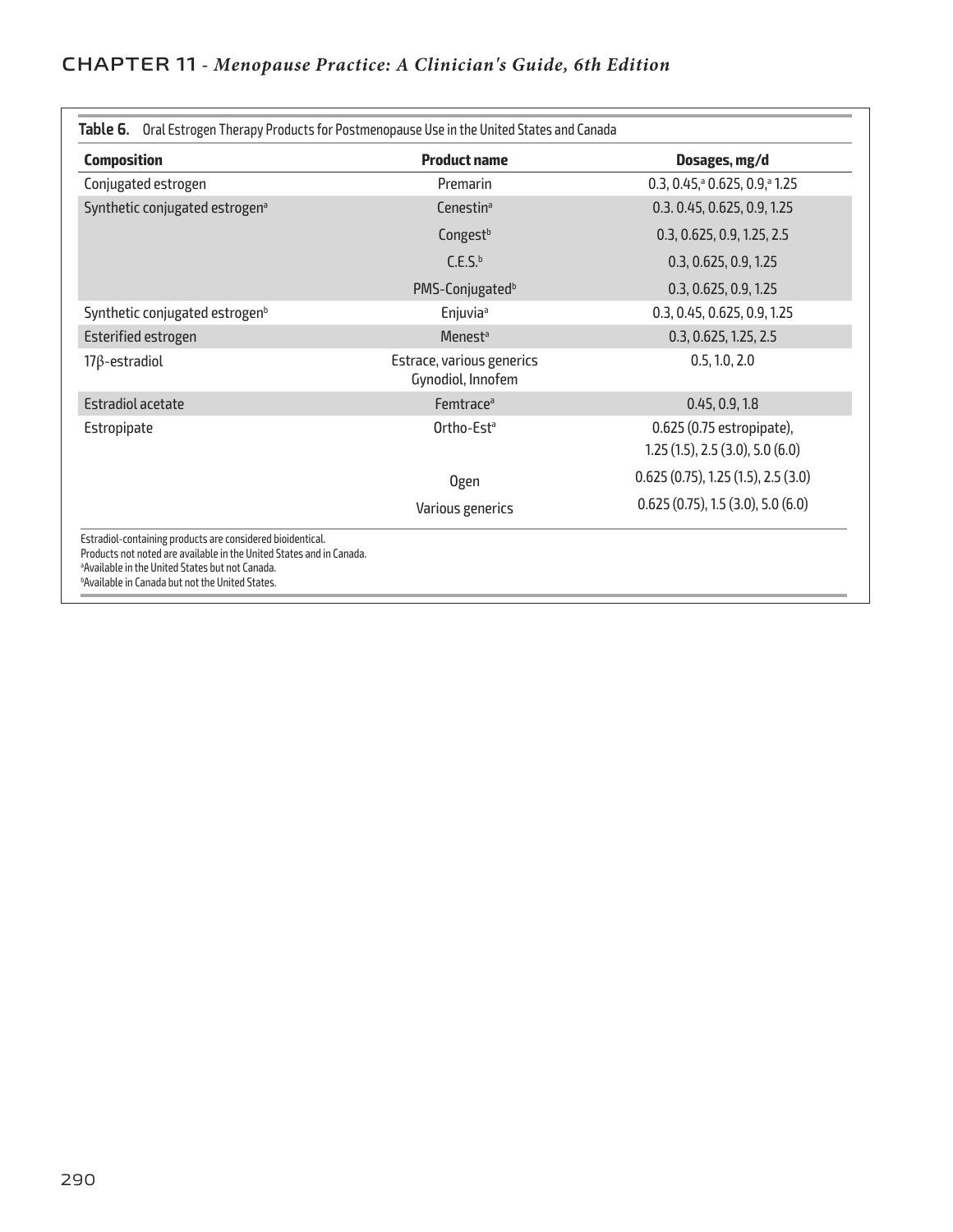| <b>Composition</b>                                                                                                 | <b>Product name</b>                          | Dosage, mg                                             |
|--------------------------------------------------------------------------------------------------------------------|----------------------------------------------|--------------------------------------------------------|
| $17\beta$ -estradiol matrix patch                                                                                  | Alora <sup>a</sup>                           | 0.025, 0.05, 0.075, 0.1 twice/wk                       |
|                                                                                                                    | Climar <sup>a</sup>                          | 0.025, 0.0375, <sup>a</sup> 0.05, 0.075, 0.1 once/wk   |
|                                                                                                                    | <b>Esclim</b> <sup>a</sup>                   | 0.025, 0.0375, 0.05, 0.075, 0.1 twice/wk               |
|                                                                                                                    | Estradot <sup>b</sup>                        | 0.025, 0.0375, 0.05, 0.075, 0.1 twice/wk               |
|                                                                                                                    | Fempatch                                     | 0.025 once/wk                                          |
|                                                                                                                    | Menostar <sup>a</sup>                        | 0.014 once/wk                                          |
|                                                                                                                    | Minivelle                                    | 0.025, 0.0375, 0.05, 0.075, 0.1 twice/wk               |
|                                                                                                                    | Oesclim <sup>b</sup>                         | 0.05, 0.1 twice/wk                                     |
|                                                                                                                    | Vivelle <sup>a</sup>                         | 0.025, 0.0375, 0.05, 0.075, 0.1 twice/wk               |
|                                                                                                                    | Vivelle-Dot <sup>a</sup>                     | 0.025, 0.0375, 0.05, 0.075, 0.1 twice/wk               |
|                                                                                                                    | Various generics                             | 0.1, 0.05 once or twice/wk                             |
| $17\beta$ -estradiol reservoir patch                                                                               | Estraderm                                    | 0.025, <sup>b</sup> 0.05, <sup>a</sup> 0.1 twice/wk    |
| $17\beta$ -estradiol transdermal gel                                                                               | EstroGel, <sup>a</sup> Estrogel <sup>b</sup> | 0.035/d                                                |
|                                                                                                                    | <b>Elestrin</b> <sup>a</sup>                 | 0.0125/d                                               |
|                                                                                                                    | <b>Divigel<sup>a</sup></b>                   | $0.25, 0.5,$ and $1.0 g/d$                             |
| $17\beta$ -estradiol topical emulsion<br>$17\beta$ -estradiol topical emulsion (estradiol<br>hemihydrate 2.5 mg/g) | <b>Estrasorb</b> <sup>a</sup>                | $0.05/d$ (2 packets)                                   |
| $17\beta$ -estradiol transdermal spray                                                                             | Evamist <sup>a</sup>                         | $0.021/90$ µL/d<br>(increase to 1.5/90 µL/d if needed) |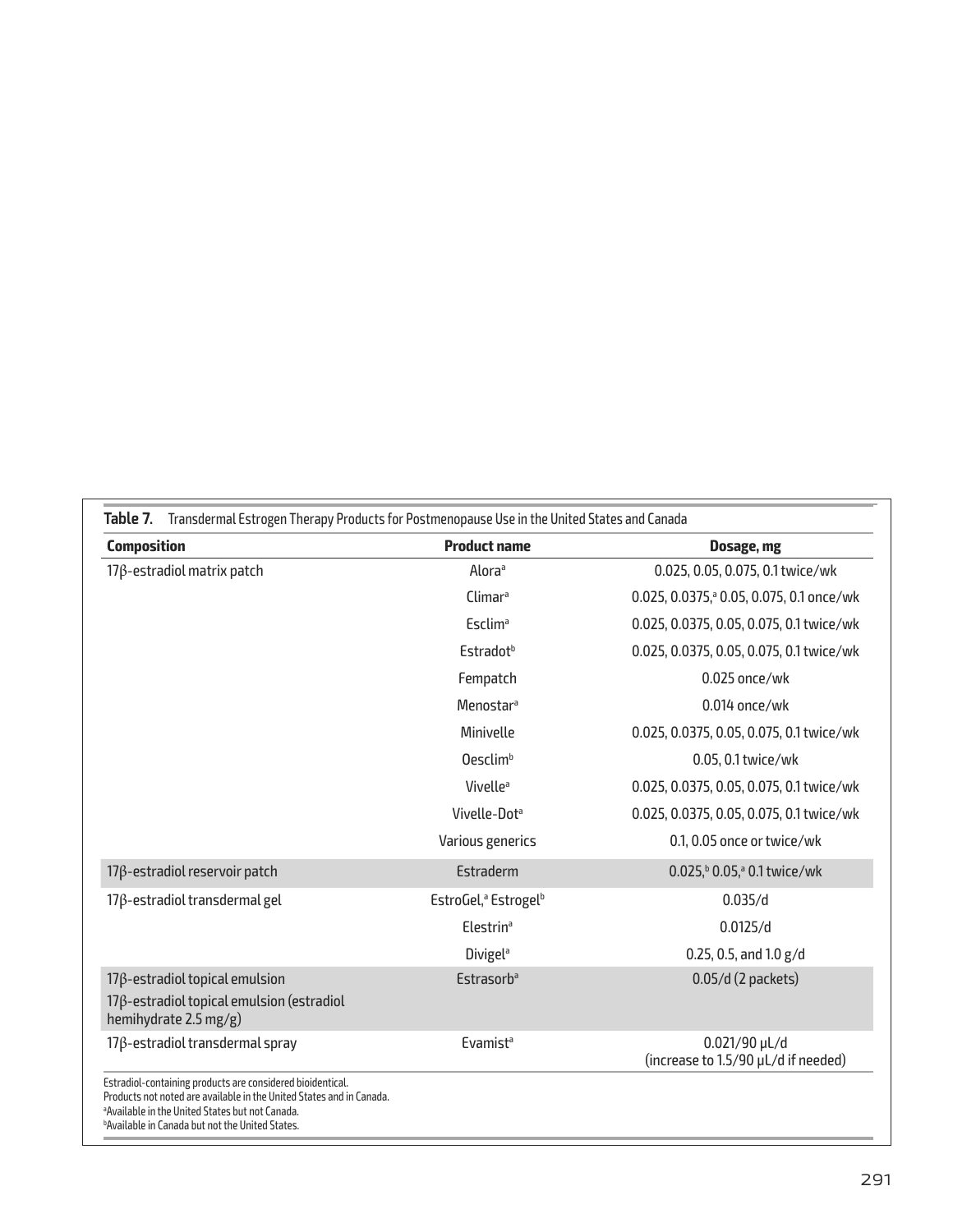## **CHAPTER 11**

| <b>Composition</b>                | <b>Product name</b>                 | <b>Dosage</b>                                                                                                                                                                                                      |  |
|-----------------------------------|-------------------------------------|--------------------------------------------------------------------------------------------------------------------------------------------------------------------------------------------------------------------|--|
| <b>Vaginal creams</b>             |                                     |                                                                                                                                                                                                                    |  |
| $17\beta$ -estradiol <sup>a</sup> | Estrace Vaginal Cream <sup>b</sup>  | Initial: 2-4 g/d for 1-2 wk.<br>Maintenance: 1 g 1-3x/wk.<br>$(0.1 \text{ mg}$ active ingredient/g)                                                                                                                |  |
|                                   |                                     | Clinical use :1 g daily for 1-2 wk.<br>Maintenance: 0.5-1 g 1-3 x /wk.                                                                                                                                             |  |
| Conjugated estrogens <sup>a</sup> | Premarin Vaginal Cream              | For GSM: 0.5-2 g/d for 21 d, then off 7 d.<br>For dyspareunia: 0.5 g/d for 21 d,<br>then off 7 d, or twice/wk<br>$(0.625 \text{ mg}$ active ingredient/g)                                                          |  |
|                                   |                                     | Clinical use: 0.5 g/d for 2 wk, then 0.5 g/d 2-3 x/wk.                                                                                                                                                             |  |
| Esterone                          | Estragyn Vaginal Cream <sup>c</sup> | 2-4 $g/d$ (1 mg active ingredient/g)                                                                                                                                                                               |  |
| <b>Vaginal rings</b>              |                                     |                                                                                                                                                                                                                    |  |
| $17\beta$ -estradiol              | Estring                             | Device containing 2 mg releases 7.5 µg/d for 90 d (for GSM).                                                                                                                                                       |  |
| <b>Estradiol acetate</b>          | Femringb                            | Device containing 12.4 mg or 24.8 mg estradiol acetate<br>releases 0.05 mg/d or 0.10 mg/d estradiol for 90 days. Both<br>doses release systemic levels for treatment of GSM and VMS.<br>(Progestogen recommended.) |  |
| <b>Vaginal tablet/insert</b>      |                                     |                                                                                                                                                                                                                    |  |
| Estradiol                         | Imvexxy                             | $4 \mu$ g and $10 \mu$ g                                                                                                                                                                                           |  |
|                                   |                                     | Initial: 1 insert/d for 2 wk<br>Maintenance: 1 tablet 2x/wk                                                                                                                                                        |  |
| Estradiol hemihydrate             | Vagifem                             | Initial: 1 tablet/d for 2 wk.                                                                                                                                                                                      |  |
|                                   | Vagifem generic                     | Maintenance: 1 tablet 2 x/wk<br>(tablet containing 10 µg of estradiol hemihydrate,<br>equivalent to 10 µg estradiol; for GSM)                                                                                      |  |

Available in the United States but not Canada. c Available in Canada but not the United States.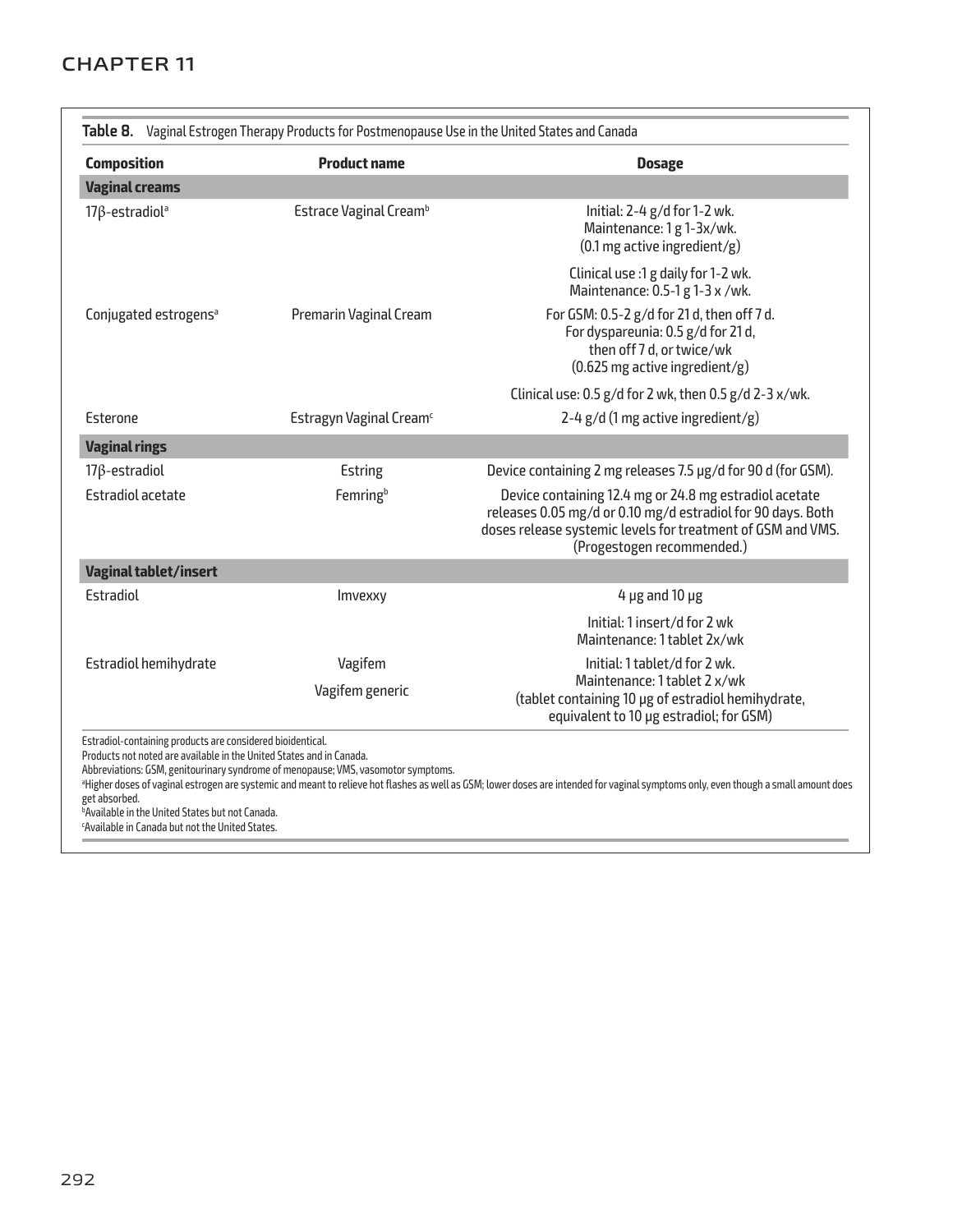| <b>Composition</b>                         | <b>Product name</b>                                               | Dosage/d                                                                                  |
|--------------------------------------------|-------------------------------------------------------------------|-------------------------------------------------------------------------------------------|
| Oral tablet: progestin                     |                                                                   |                                                                                           |
| <b>MPA</b>                                 | Provera, various generics                                         | 2.5 mg, 5 mg, 10 mg                                                                       |
| Norethindrone                              | Micronor, <sup>a</sup> Nor-OD, <sup>a,b</sup><br>various generics | $0.35$ mg                                                                                 |
| <b>NETA</b>                                | Aygestin, <sup>a,b</sup> various generics                         | 5 mg                                                                                      |
| Megestrol acetate                          | Megace, <sup>a</sup> various generics                             | 20 mg, <sup>b</sup> 40 mg,<br>40-mg suspension                                            |
| Oral capsule: progesterone                 |                                                                   |                                                                                           |
| Micronized progesterone<br>(in peanut oil) | Prometrium, generic                                               | 100 mg, 200 mg <sup>b</sup>                                                               |
| Intrauterine system: progestin             |                                                                   |                                                                                           |
| Levonorgestrel                             | <b>Mirena</b> <sup>a</sup>                                        | 20 µg/d approx release rate<br>(52 mg has 5-y use)                                        |
|                                            | Skyla                                                             | 6 µg /d release rate<br>$(13.5 \text{ mg has } 3$ -y use)                                 |
|                                            |                                                                   | Liletta: 19.5 µg /d release rate; 17 µg /d<br>at $1y(52 \text{ mg has } 5-y \text{ use})$ |
|                                            |                                                                   | Kyleena: 17.5 µg/d release rate<br>$(19.5 \,\mu g$ has 5-y use)                           |
| <b>Vaginal gel</b>                         |                                                                   |                                                                                           |
| Progesterone                               | Crinone <sup>a</sup> 4%, <sup>b</sup> 8%                          | 45- or 90-mg applicator                                                                   |
| <b>Vaginal tablet</b>                      |                                                                   |                                                                                           |
| Progesterone                               | <b>Endometrin<sup>a</sup></b>                                     | 100 mg                                                                                    |